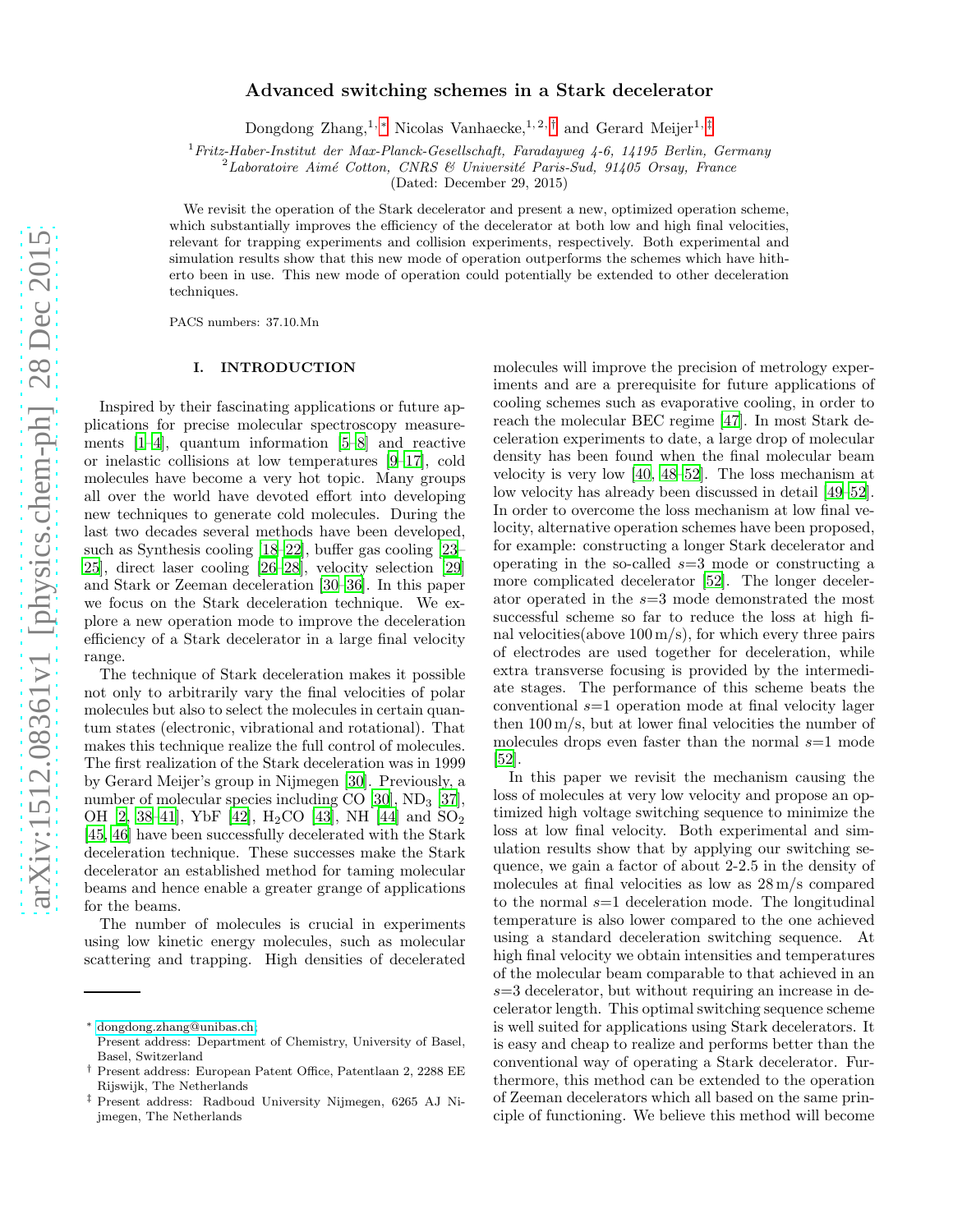the new standard routine to operate a decelerator [\[53](#page-8-8)– [55\]](#page-8-9).

### II. STANDARD SWITCHING

For consistency, let us first recall how longitudinal and transverse properties of the Stark decelerator have been investigated in earlier studies. We also use this section to introduce the formalism that we will extend to a much larger class of switching sequences in section [III.](#page-3-0) The onedimensional theory of phase-space stability in a Stark decelerator has been described in early works on deceleration of polar molecules [\[56](#page-8-10)], inspired by pioneering works on charged particle accelerators [\[57,](#page-8-11) [58\]](#page-8-12). A model of the three-dimensional dynamics in the Stark decelerator has been described in earlier works [\[49\]](#page-8-7), on which we base the present study.

A Stark decelerator consists of a long array of pairs of electrodes extending in the direction of the molecular beam. The electrode pairs are separated by a length L from each other and can be charged to various voltages. A periodic electric potential is realized by charging every even pair of electrodes to opposite high voltages and grounding every odd pair of electrodes. This electric field configuration provides any polar molecule a 2Lperiodic Stark potential along the molecular beam axis  $\hat{z}$ , referred to as  $W^{(1)}$ . By exchanging the roles of odd and even electrode pairs, one realizes another Stark potential,  $W^{(2)}$ . Practically, this is done by switching on and off the necessary voltages. On the molecular beam axis,  $W^{(2)}$  is simply  $W^{(1)}$  translated along the molecular beam axis by half a period, *i.e.*, by  $L$ . Off-axis, however, the new potential is not only shifted but also rotated by 90◦ around the molecular beam axis, due to the 90◦ alternate orientation of the electrode pairs.

In the standard mode of operation of a Stark decelerator, for example molecules climb up one Stark potential hill originating from  $W^{(1)}$ . The potential is switched off abruptly, such that the kinetic energy that has been converted into potential energy is not regained. At the same time the potential  $W^{(2)}$  is switched on, and the process repeats, alternating between  $W^{(1)}$  and  $W^{(2)}$  until the final velocity is attained. The switching sequence applied to the decelerator is calculated with the help of a fictituous particle, called the synchronous particle, which is always at the same position  $z_0$  relative to the potential at the moment the fields are switched. This position is related to the dimensionless phase angle, defined by  $\phi_0 = \pi z_0/L$ . By definition, the synchronous particle travels exactly one stage of the decelerator during the time  $\Delta T$  between two switching times. Therefore, the synchronous molecule loses a constant amount of kinetic energy per stage.

The Stark energy  $W^{(1,2)}$  of a polar molecule (in a lowfield-seeking quantum state) on the molecular beam axis in a given field configuration (either 1 or 2) of the Stark decelerator is symmetric around the position of a pair of



<span id="page-1-0"></span>FIG. 1. Transverse and longitudinal properties of the Stark decelerator in its normal mode of operation  $(s=1)$ . The inset (a) shows the average transverse spring constant as a function of the reduced longitudinal position, relative to the position of the  $\phi_0 = 0^\circ$  synchronous particle. The inset (b) shows the separatrix in the longitudinal phase space for various phase angles.

electrodes. It can be expanded as a Fourier series, with the help of the so-called reduced longitudinal position  $\theta = \pi z/L$  [2 $\pi$ ]:

$$
W^{(1)}(\theta) = a_0 + \sum_{n=1}^{\infty} a_n \cos(n(\theta + \pi/2))
$$
  
=  $a_0 - a_1 \sin \theta - a_2 \cos 2\theta + a_3 \sin 3\theta + ...$  (1)

and

$$
W^{(2)}(\theta) = W^{(1)}(\theta - \pi) \quad . \tag{2}
$$

As long as the change in Stark energy of a molecule is small compared to the kinetic energy of the molecule, the dynamics of the molecules throughout the decelerator are slow on the time scale of  $\Delta T$ . They are well described by a time-averaged force over the different field configurations, taken over two stages of the decelerator. Due to the negligible change in velocity over two stages, the time average can be replaced by the spatial average over the (reduced) longitudinal position. For the synchronous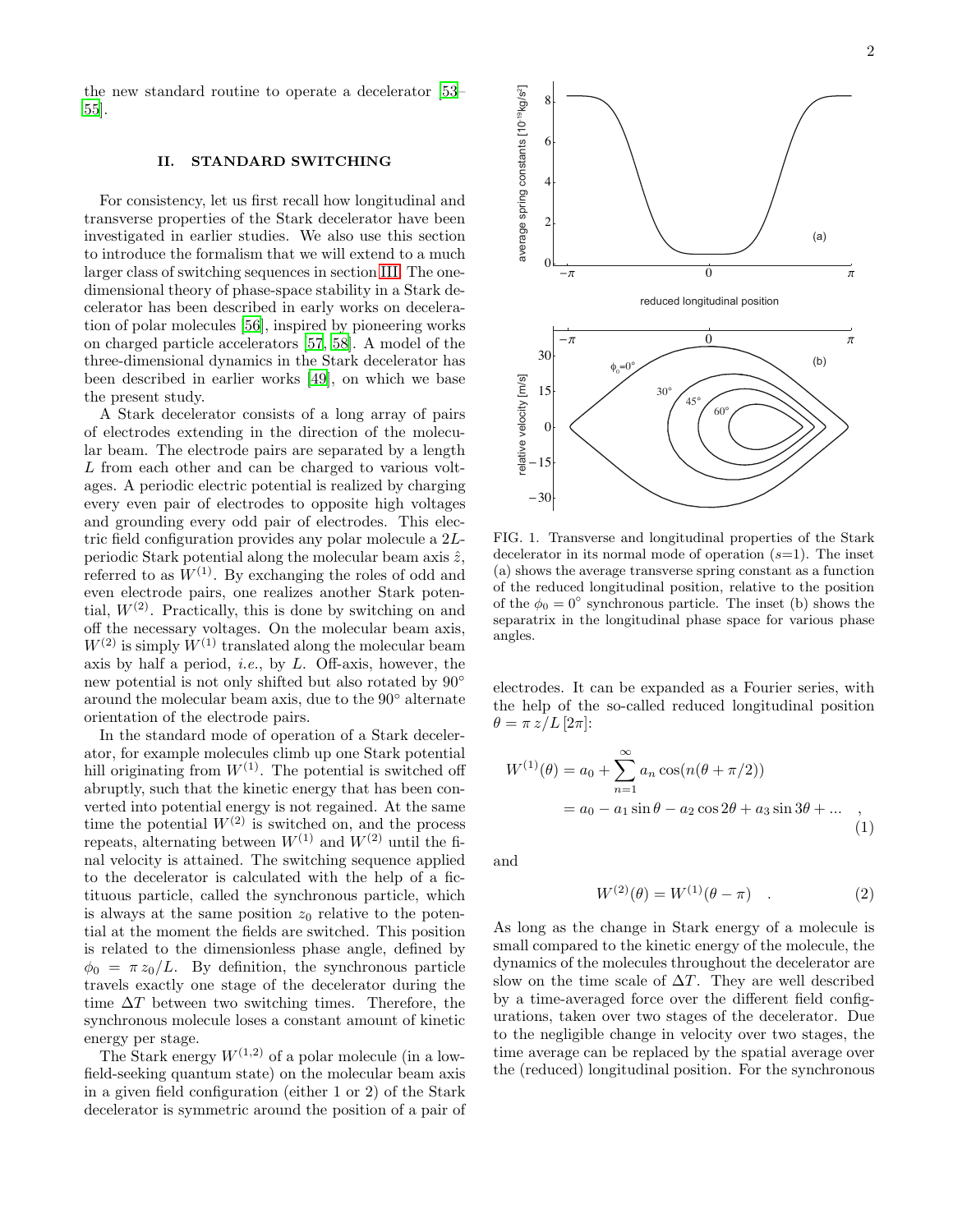molecule, the averaged longitudinal force reads:

$$
\bar{F}_{z}^{\phi_{0}} = \frac{1}{2\pi} \left[ \int_{\phi_{0}}^{\phi_{1}} F_{z}^{(1)}(\theta) d\theta + \int_{\phi_{1}}^{\phi_{2}} F_{z}^{(2)}(\theta) d\theta, \right]
$$

$$
= \frac{1}{2L} \left[ -W^{(1)}(\phi_{1}) + W^{(1)}(\phi_{0}) - W^{(2)}(\phi_{2}) + W^{(2)}(\phi_{1}) \right]
$$

$$
= -\frac{2a_{1}}{L} \sin \phi_{0}, \qquad (3)
$$

using  $\phi_1 = \phi_0 + \pi$  and  $\phi_2 = \phi_0 + 2\pi$ , and the standard definition of the phase angle  $\phi_0 = \pi z_0/L$ . For a nonsynchronous particle, which has a reduced longitudinal position  $\Delta \phi$  relative to that of the synchronous particle, the average force reads

<span id="page-2-0"></span>
$$
\bar{F}_z^{\phi_0}(\Delta \phi) = \frac{1}{2\pi} \left[ \int_{\phi_0 + \Delta \phi}^{\phi_1 + \Delta \phi} F_z^{(1)}(\theta) d\theta + \int_{\phi_1 + \Delta \phi}^{\phi_2 + \Delta \phi} F_z^{(2)}(\theta) d\theta \right]
$$
\n
$$
= -\frac{2a_1}{L} \sin (\phi_0 + \Delta \phi) .
$$
\n(4)

Note that in the frame of this model, any nonsynchronous particle travels exactly  $2L$  during  $2T$ , just like the synchronous particle. A higher order approximation has been carried out in [\[59\]](#page-8-13) but is not necessary for our present goals. The phase angle  $\phi_0$  at which the decelerator is operated determines both the deceleration rate and the longitudinal acceptance of the decelerator. For a given value of  $\phi_0$ , molecules that have a position in phase space that is within the acceptance of the decelerator, bound by the so-called separatrix, are phase stable and are selected by the decelerator. This has been described in very early works on the Stark decelerator. Figure [1\(](#page-1-0)b) shows the separatrix in the longitudinal phase space for several phase angles  $\phi_0$ . All separatrices are given for OH radicals in the upper Λ-doublet component of the rovibronic ground state.

Usually, the dynamics in the longitudinal phase space are described using only one longitudinal potential, and by averaging over only one stage of the decelerator. Both field configurations are nevertheless necessary to describe the transverse properties of the Stark decelerator, and the average properties can only be calculated by averaging over at least one full geometrical period of the decelerator, i.e., two stages. In our model, several approximations on the transverse dynamics are made. First, the transverse dynamics is slow on the time scale needed to travel over  $2L$  at a velocity of  $v_{\text{sync}}$ . Therefore any change in transverse directions after travelling 2L is neglected in the calculation of the transverse forces. Second, we consider the transverse properties close to the molecular

beam axis, where the transverse force is to first order approximated by a linear restoring force:

$$
F_x^{(i)}(x, y, \theta) = k_x^{(i)}(\theta)x \quad , \tag{5}
$$

where i denotes again the field configuration, and  $\theta$  the reduced longitudinal position. A similar expression holds for the y-component. The average transverse forces are therefore also linear restoring forces with restoring spring constants  $\overline{k}_{x,y}$ . These constants can be written in a manner similar to that used for the average longitudinal force:

$$
(6)
$$

$$
\bar{k}_x^{\phi_0}(\Delta \phi) = \frac{1}{2\pi} \left[ \int_{\phi_0 + \Delta \phi}^{\phi_1 + \Delta \phi} k_x^{(1)}(\theta) d\theta + \int_{\phi_1 + \Delta \phi}^{\phi_2 + \Delta \phi} k_x^{(2)}(\theta) d\theta \right],
$$

and the same expression holds for the y-component. The spring constants can be evaluated numerically, and depend on the phase angle  $\phi_0$ . They have been expressed equivalently in terms of average natural frequencies in previous studies [\[49\]](#page-8-7). Figure  $1(a)$  depicts the average transverse spring constant as a function of the reduced longitudinal position of a molecule (*i.e.*  $\phi_0 + \Delta \phi$ ). As can be seen, this dependence is rather pronounced, and has been shown to be responsible for couplings between longitudinal and transverse motions, and poor focusing properties at low phase angles. Both effects induce unwanted losses throughout the deceleration process [\[49\]](#page-8-7).

To circumvent the unwanted transverse properties of the normal mode of operation, another mode of operation, the so-called  $s=3$  mode, has been introduced [\[49\]](#page-8-7), in which the decelerator is switched only once for each time the synchronous molecule has travels a distance of three stages. This increases the overall acceptance noticeably, by reducing the couplings between the transverse and longitudinal motions and by achieving better focusing properties.

Let us briefly compare quantitatively the normal mode of operation (called  $s=1$ ) and the  $s=3$  modes of operation of a Stark decelerator. Figure [2](#page-3-1) depicts the intensity of the decelerated peak throughout the decelerator as a function of the final mean velocity of this peak. In all cases the initial velocity is  $362 \,\mathrm{m/s}$ , and the intensity is normalized to that of the peak guided with  $\phi_0=0$ ° using the  $s=1$  mode of operation. In addition, the insets of Figure [2](#page-3-1) show the longitudinal phase space acceptance for  $\phi_0 = 0^\circ$ , in both s=1 and s=3 modes of operation, as well as the separatrices. As shown in previous studies, in the  $s=1$  case, the acceptance exhibits a complex structure in the longitudinal phase space, while in the  $s=3$  case, the phase space seems to be fully filled inside the separatrix. The efficiency of both modes of operation drops when the final velocity is decreased, i.e., with increasing phase angles. At small phase angles, the  $s=3$  mode of operation outperforms the  $s=1$  one, thanks to better focusing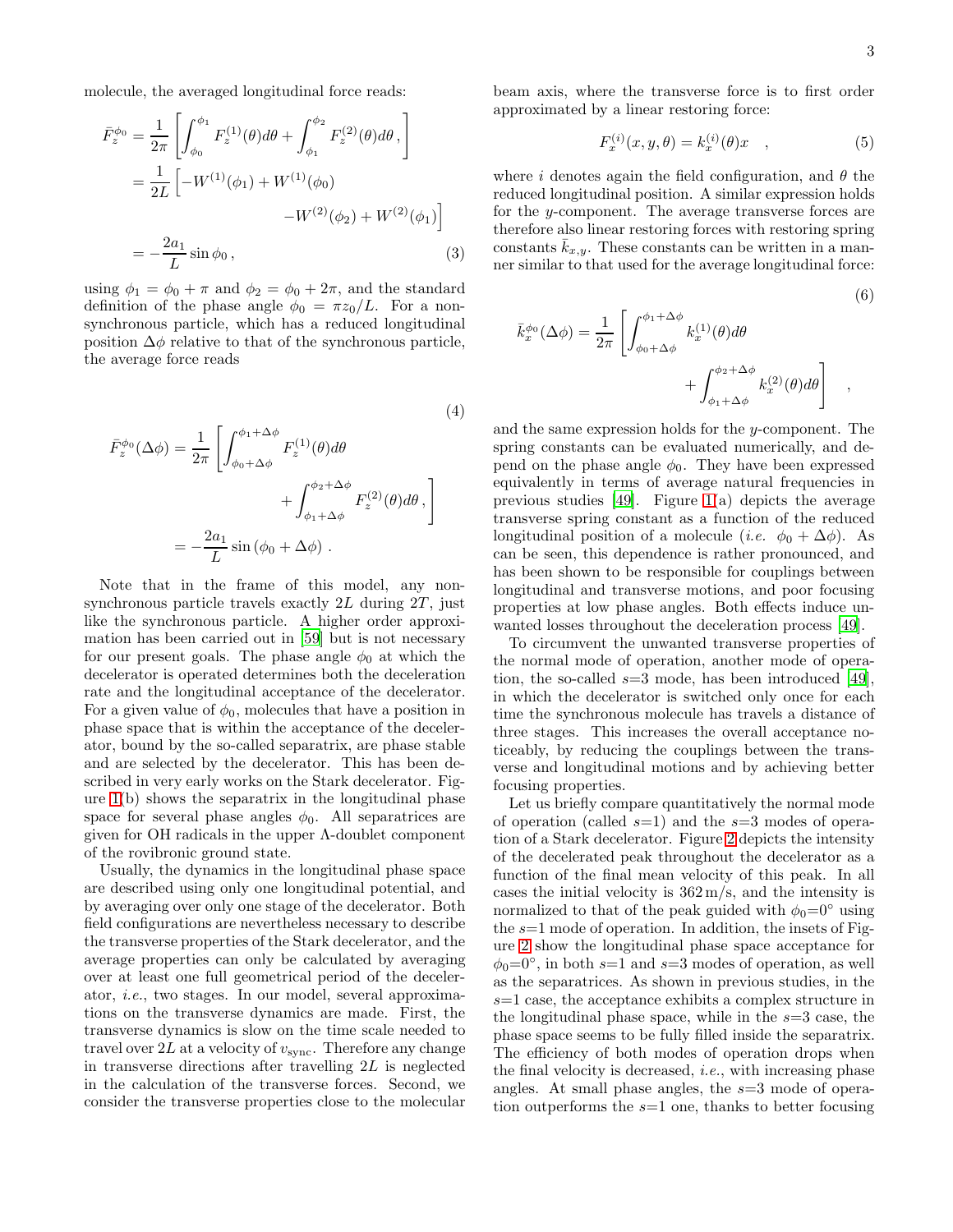

<span id="page-3-1"></span>FIG. 2. Simulated intensity of the decelerated peak as a function of the final velocity, for both  $s=1$  (blue dots) and  $s=3$  (red triangles) modes of operation of the Stark decelerator. For all data, the initial velocity is chosen to be 362 m/s. Below  $90 \text{ m/s}$  the efficiency of the  $s=3$  mode of operation drops to zero. The insets show the longitudinal phase space acceptance of both mode of operations for a phase angle of  $0^{\circ}$ , *i.e.*, a final velocity of  $362 \text{ m/s}$ . While the accepted volume in the longitudinal phase space is fully filled within the separatrix with the  $s=3$  mode of operation, it exhibits a complex structure with the  $s=1$  mode of operation.

properties, and because it avoids couplings between longitudinal and transverse motions. At larger phase angles, however, lower velocities are reached, and the efficiency of the  $s=3$  mode drops to zero below  $100 \,\mathrm{m/s}$ , due to overfocusing properties of this scheme.

#### <span id="page-3-0"></span>III. ADVANCED SWITCHING

Let us now extend the model presented above to a large, new class of switching schemes. We now allow the decelerator to be switched  $2N$  times while the synchronous particle flies a distance corresponding to  $2K$ stages along the beam axis,  $K$  and  $N$  being integer numbers. We define a set of reduced positions  $\{\phi_i\}_{i=0..2N-1}$ , which describe the position of the synchronous particle at each of the  $2N$  switching times. The average longitudinal force reads now, by extension of Equation [4:](#page-2-0)

(7)  
\n
$$
\bar{F}_z^{K,N,\{\phi_i\}}(\Delta\phi) = \frac{1}{2\pi K} \sum_{i=0}^{2N-1} \int_{\phi_i + \Delta\phi}^{\phi_{i+1} + \Delta\phi} F_z^{(i[2]+1)}(\theta) d\theta,
$$

where  $i[2]$  stands for i modulo 2. By definition, the series  $\{\phi_i\}_i$  is ordered, *i.e.*,  $\phi_i < \phi_{i+1}$ , and by definition  $\phi_{2N} = \phi_0 + 2\pi K$ . For consistency, the reduced position is now defined by  $\theta = \pi z/L$  [2 $\pi K$ ]. In this scheme, the synchronous particle fulfills  $\Delta \phi \equiv 0$ , just like in the standard mode of operation.

The average transverse force constants can be expressed following the same formalism:

$$
(\mathbf{8})
$$

$$
\bar{k}_{x,y}^{K,N,\{\phi_i\}}(\Delta\phi) = \frac{1}{2\pi K} \sum_{i=0}^{2N-1} \int_{\phi_i + \Delta\phi}^{\phi_{i+1} + \Delta\phi} k_{x,y}^{(i[2]+1)}(\theta) d\theta.
$$

The set of phase angles  $\{\phi_i\}_i$  realises a way of sampling both field configurations available in the decelerator alternatively, in a manner quite similar to the pulse width modulation technique commonly used in electronics [\[60\]](#page-8-14).



<span id="page-3-2"></span>FIG. 3. Longitudinal and transverse properties of the Stark decelerator operated with (a) a standard sequence, and (b) an advanced switching sequence. The black solid line depicts the separatrix in the longitudinal phase space, as a function of reduced position and velocity relative to those of the synchronous molecule. The red dashed curve shows the transverse average spring constant,  $\bar{k}_x$ , as a function of the relative reduced longitudinal position. The transverse average spring constant is normalized to that experienced by the synchronous particle  $k_x(0)$ .

The standard way of operation of the Stark decelerator corresponds to  $(K, N) = (1, 1)$ , with the additional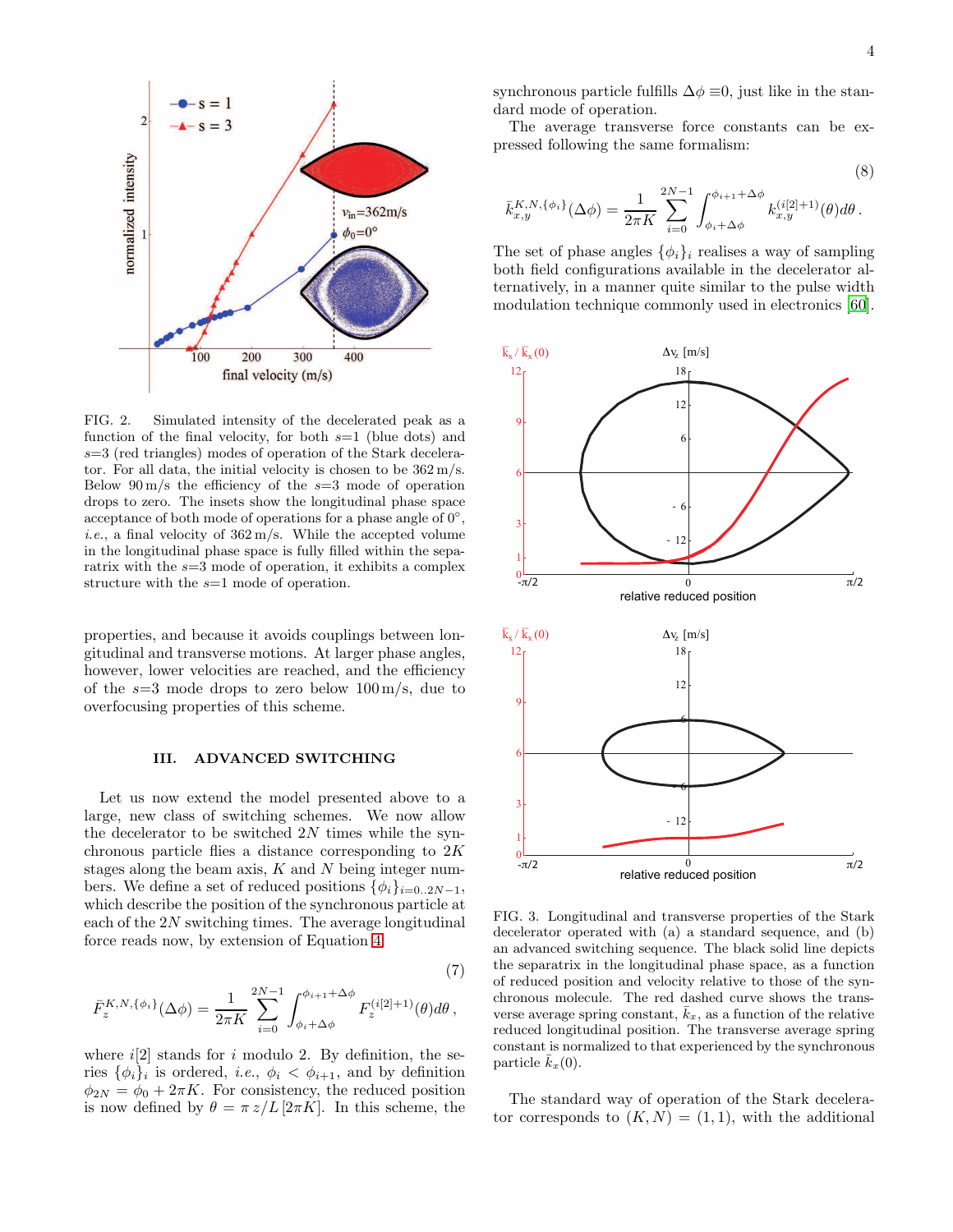constraint  $\phi_1 = \phi_0 + \pi$ , such that both transverse directions play the same role, and in the end, such that the decelerated packet of molecules have identical properties in both transverse directions. In that case, denoted  $(1, 1, \{\phi_0, \phi_0 + \pi\})$ , the phase angle  $\phi_0$  is the only control knob, which therefore determines the rate of deceleration, the acceptance in the longitudinal phase space, as well as the transverse properties, *i.e.*, the acceptance in the transverse phase spaces. The  $s=3$  mode of operation is described in the present formalism by  $(K, N) = (3, 1),$ with an additional constraint  $\phi_1 = \phi_0 + 3\pi$ . Here again, the choice of  $\phi_0$  determines all longitudinal and transverse properties of the decelerated packet of molecules.

On the contrary, if  $N \geq 2$ , there is generally not a unique set of phase angles  $\{\phi_i\}_i$  that allows the removal of a given amount of kinetic energy over  $2K$  stages, but many such sets of phase angles. This opens the possibility to search for sequences with additional tunable properties, for example in terms of longitudinal and transverse acceptance. Alternatively, or in addition, one could search for sequences that provide average spring constants  $k_{x,y}(\Delta \phi)$  closely matching a given function of reduced longitudinal position  $\Delta \phi$ .

Figure [3](#page-3-2) shows the comparison of longitudinal and transverse properties of a standard mode of operation (a) with an advanced switching scheme (b). In both cases, the separatrix in the longitudinal phase space is represented by a solid black line, as a function of the relative position in phase space, for which the origin has been chosen to be the synchronous molecule. Dashed red curves depict the average transverse spring constants  $k_{x,y}(\Delta \phi)$ as a function of the relative reduced longitudinal position  $\Delta\phi$ , normalized to the average transverse spring constant experienced by the synchronous molecule  $k_{x,y}(0)$ .

In case (a), a standard switching is used with a phase angle of 45◦ , which determines all properties of the switching scheme. Already visible in Fig. [1,](#page-1-0) the fact that the transverse spring constant exhibits a strong dependence on the reduced longitudinal position is emphasized in Fig. [3.](#page-3-2) The spring constant is more than one order of magnitude stronger for molecules far ahead of the synchronous molecules than for molecules lying behind. This is a major loss mechanism during the deceleration process: as a given molecule revolves around the synchronous molecule in the longitudinal phase space, it gets correctly focused when it flies ahead of the synchronous molecule, but badly when it flies behind it. Eventually the molecule becomes lost. Our case studies of simulated trajectories have confirmed this fact, and shown that it is especially pronounced at low velocities. The transverse acceptance is roughly defined by the lowest values of the transverse spring constant.

In case (b), we use an advanced scheme with  $(K, N)$  =  $(1, 3)$ . The set of six phase angles is optimized with respect to several goals. First, the amount of kinetic energy taken from the synchronous particle is required to be equal to that removed in the standard switching mode of case (a):  $(K, N, \{\phi_0, \phi_1\}) = (1, 1, \{45^\circ, 225^\circ\})$ . Conditions

are therefore required on  $\bar{F}_{z}^{K,N,\{\phi_i\}}(\Delta\phi=0)$ . Second, we require the scheme to ensure longitudinal phase space stability. This is done by requiring the first derivative of the average longitudinal force  $\frac{d}{d\Delta\phi}\bar{F}_{z}^{K,N,\{\phi_{i}\}}(\Delta\phi=0)$  to be negative, such that particles ahead of the synchronous one are more decelerated than the synchronous particle, while particles behind it are less decelerated. Third, in order to avoid couplings between longitudinal and transverse couplings, both average transverse spring constants  $\overline{k_x}$  and  $\overline{k_y}$  are required to be as independent as possible of the reduced longitudinal position. To do so, conditions are set on the first derivative of the average transverse spring constants  $\frac{d}{d\Delta\phi} \bar{k}_{x,y}^{K,N, \{\phi_i\}}(\Delta\phi=0)$ . The set of phase angles is optimized in a least square fitting procedure with a fitness function which includes our different goals with various weighting factors.

The optimized set of phase angles  $\{\phi_i\}_{i=0..5}$  for case (b) reads  ${56.4^{\circ}, 91.8^{\circ}, 115.0^{\circ}, 236.4^{\circ}, 271.8^{\circ}, 295.0^{\circ}}$ . As can be seen in Figure [3,](#page-3-2) the longitudinal acceptance is strongly reduced by using the advanced scheme compared to the normal scheme. However, the transverse force is clearly less strongly dependent on the longitudinal reduced position, which was one of our goals. While the average transverse spring constant differs by a factor 18 within the separatrix in the standard case (a), it does not even differ by a factor 3 within the separatrix in the advanced switching scheme (b). In case (b) the optimization of the six phase angles is ran with identical goals for both transverse directions. This symmetry is reflected by the optimized switching scheme which exhibits a systematic relationship between the phase angles:  $\phi_{i+3} = \phi_i + \pi$ .

### IV. EXPERIMENT

A detailed description of the machine we used in our experiment has been given previously [\[2,](#page-7-16) [41](#page-7-18), [44](#page-8-1), [48](#page-8-5), [49\]](#page-8-7). We choose OH radicals as the benchmark molecule to investigate the performance of the new class of switching sequences. A pulsed beam of OH radicals is generated by photodissociation of  $HNO<sub>3</sub>$  co-expanded with Xe through a pulsed solenoid valve (General Valve Series 99). The dissociation takes place inside a quartz capillary that is mounted on the nozzle orifice. The 193 nm laser beam is focused onto the tip of the quartz capillary to make sure that the OH packet is generated in a well-defined timing and position. The mean velocity of the molecular beam is around 362 m/s with a longitudinal velocity spread of 15% (full width at half maximum).

After the supersonic expansion, most of the OH radicals in the beam are in the lowest rotational and vibrational state of the  $X^2\Pi_{3/2}$  electronic ground state. This  $J=3/2$  level has an  $\Lambda$ -doublet splitting of 1.6GHz. In the presence of an applied electric field, the upper Λdoublet component (of spectroscopic parity  $f$ ) splits into a  $M_J\Omega = 3/4$  and a  $M_J\Omega = 9/4$  states, which are both low field seeking states. The OH beam passes through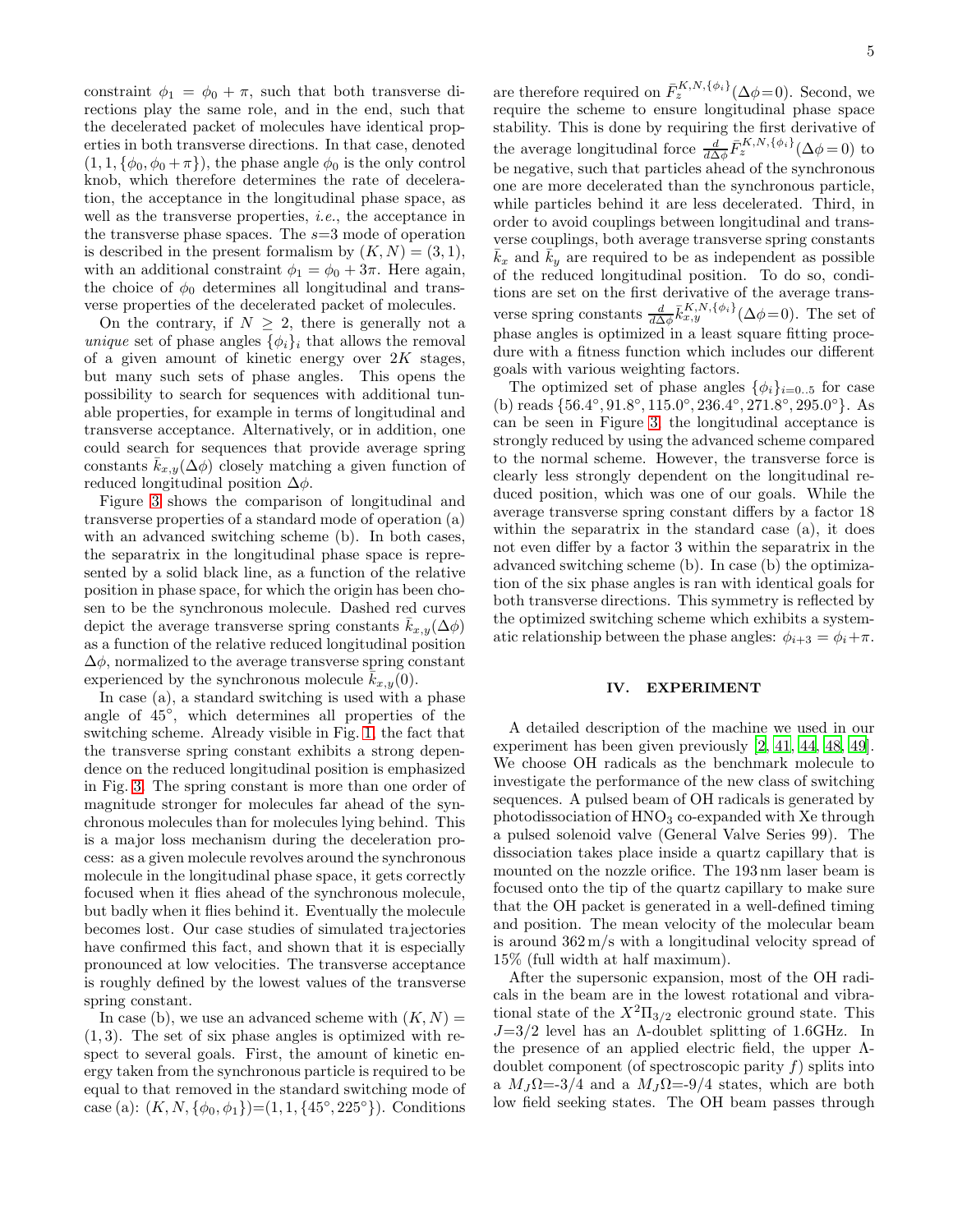a 2-mm-diameter skimmer and enters a second vacuum chamber where the OH molecules are focused into the Stark decelerator by a 37-mm-long hexapole guide. The Stark decelerator consists of 109 pairs of electrodes with every pair perpendicular to the previous one, and a center to center distance of 11mm. Each electrode is a 6-mmdiameter cylindrical rod, and the center to center distance of the two electrodes of each pair is 10 mm. This provides a  $4\times4$ mm<sup>2</sup> aperture to the molecular beam. All electrodes are arranged with an angle of 45◦ with respect to the horizontal plane of the laboratory. The decelerator is operated with a voltage difference of 40 kV between opposite electrodes of each pair, which creates a maximum electric field strength on the molecular beam axis of around  $91 \text{kV/cm}$ . A set of four independent high voltage switches (Behlke Elktronik HTS 301-03-GSM) allows us to drive the required voltages on all electrodes and therefore to alternatively generate both usual electric field configurations used in a Stark decelerator [\[56](#page-8-10)] as discussed in the previous section.

The decelerated molecular beam crosses at right angle with a 282 nm laser beam about 21 mm downstream from the end of the decelerator. The OH radicals are excited using the  $Q_1(1)$  transition of the  $A^2\Sigma^+$ ,  $v'=1$   $\leftarrow$  $X^2\Pi_{3/2}$ ,  $v^*$ =0 band. The resulting off-resonant fluorescence of the  $A^2\Sigma^+$ ,  $v'=1 \rightarrow X^2\Pi_{3/2}$ ,  $v"=1$  band around 313 nm is collected by a photomultiplier tube. In order to minimize the signal fluctuations induced by the shot-to-shot laser intensity fluctuations, we use a laser intensity which always high enough to saturate the  $Q_1(1)$ transition around 282 nm. Stray light coming from the laser pulse is reduced by passing the laser beam through carefully aligned light baffles and by introducing optical filters in front of the photomultiplier tube.

In the experiments presented in this article using an advanced switching scheme with  $N>K$ , one requires the switches to operate more often than in standard deceleration sequences. Care has to be taken of the amount of heat that is produced in the switches, which can be an experimental limitation in the applications of advanced switching sequences. For the results presented here, we mostly use a sequence with  $(K, N) = (1, 3)$ , which requires three times more switching than a normal sequence. The temperature of the switches is monitored during operation, and in order to stay on the safe side, we use a reduced repetition rate of 5 Hz (instead of 10 Hz). Nevertheless, a oil-cooling system implemented on the switches would allow running the experiment at 10 Hz without generating too much heat.

### V. RESULTS AND DISCUSSION

Figure [4](#page-5-0) shows excerpts of measured and simulated time-of-flight profiles, showing the decelerated part of the beam only, both for normal sequences (lowest two traces) and advanced sequences (upper traces). Dark lines are measured time-of-flight profiles, and lighter traces are the



<span id="page-5-0"></span>FIG. 4. Excerpts of time-of-flight profiles obtained with standard sequences (lowest two traces) and advanced sequences (upper traces). Only the decelerated peaks are shown, and are centered on the final velocity of the synchronous particle, which takes the following values:  $28.1 \text{ m/s}, 43.0 \text{ m/s}, 55.4 \text{ m/s},$ 73.0 m/s, 100.0 m/s, 131.0 m/s, and 155.8 m/s . In the top-left corner the horizontal time scale is shown, which is common to all time-of-flight profiles. For both types of sequences the experimental data (upper trace) are compared to the output of trajectory simulations (lower trace).

| $v_{\text{final}}$                                                                                                                                                                                                                                                                                                                                                        | $\{\phi_i\}_{i=05}$ |  |  |  |  |  |
|---------------------------------------------------------------------------------------------------------------------------------------------------------------------------------------------------------------------------------------------------------------------------------------------------------------------------------------------------------------------------|---------------------|--|--|--|--|--|
|                                                                                                                                                                                                                                                                                                                                                                           |                     |  |  |  |  |  |
|                                                                                                                                                                                                                                                                                                                                                                           |                     |  |  |  |  |  |
| $\frac{155.8\,\mathrm{m/s}}{150.0\,\mathrm{m/s}}\,\frac{51.2^{\circ}}{53.3^{\circ}}\,\frac{92.3^{\circ}}{117.7^{\circ}}\,\frac{231.2^{\circ}}{272.3^{\circ}}\,\frac{297.7^{\circ}}{272.3^{\circ}}\,\frac{297.7^{\circ}}{210.0\,\mathrm{m/s}}\,\frac{53.3^{\circ}}{55.2^{\circ}}\,\frac{92.2^{\circ}}{115.8^{\circ}}\,\frac{233.3^{\circ}}{255.2^{\circ}}\,\frac{272.2^{\$ |                     |  |  |  |  |  |
| $\begin{array}{c cccccc} 73.0\,\text{m/s} & 56.4^{\circ} & 91.8^{\circ} & 115.0^{\circ} & 236.4^{\circ} & 271.8^{\circ} & 295.0^{\circ} \\ 55.4\,\text{m/s} & 57.0^{\circ} & 91.8^{\circ} & 114.6^{\circ} & 237.0^{\circ} & 271.8^{\circ} & 294.6^{\circ} \end{array}$                                                                                                    |                     |  |  |  |  |  |
|                                                                                                                                                                                                                                                                                                                                                                           |                     |  |  |  |  |  |
| $43.0 \,\mathrm{m/s}$ 57.3° $91.8^\circ$ 114.4° $237.3^\circ$ 271.8° $294.4^\circ$                                                                                                                                                                                                                                                                                        |                     |  |  |  |  |  |
| $28.1 \text{ m/s}$ 57.6° 91.7° 114.2° 237.6° 271.7° 294.2°                                                                                                                                                                                                                                                                                                                |                     |  |  |  |  |  |

TABLE I. Details of the different sets of phase angles used in the experiment and in the trajectory simulations presented in Fig[.4.](#page-5-0)

output of three-dimensional trajectory simulations. The different time-of-flight profiles are horizontally centered on the final velocity of the synchronous molecule, and use the same horizontal time scale (shown horizontally in the top left corner) but different time origins. Note that for identical sets of initial and final velocities of the synchronous molecule, normal and advanced sequences give rise to decelerated peaks that arrive at noticeably different times. Especially visible at low final velocities, this effect is due to the details of the sequences, which are different enough to induce visibly different arrival times of the decelerated packets.

Experimental time-of-flight profiles agree very well with the results of our simulations, both for normal and advanced sequences. The highest discrepancy between experiment and simulation occurs for the advanced sequence at low phase angles, *i.e.*, at high final velocities. This discrepancy is attributed to the role of rise and fall times of the electric fields. Indeed, when molecules travel quickly in a decelerator employing an advanced sequence (e.g. switching three times per stage), they experience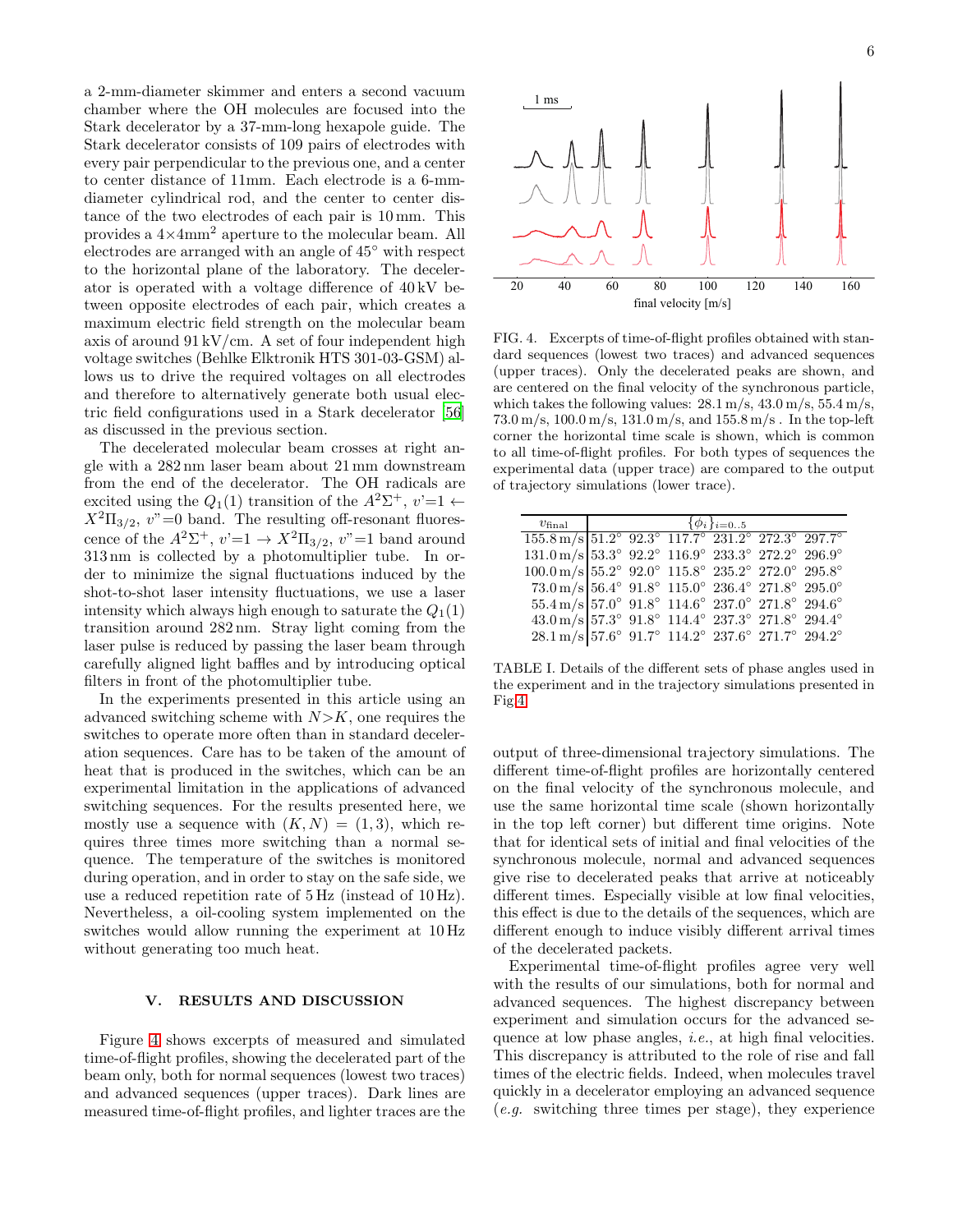electric field which are rising or falling for a relatively large amount of their flight time. The improvement of the advanced sequence over the normal sequence in terms of the TOF signal is clearly visible in Figure [4.](#page-5-0) This can be quantized by integrating the signal over the decelerated peak, with an appropriate correction to account for the fact that molecules flying slower spend more time in the detection volume and therefore contribute more to the signal. We find that the gain in signal is about a factor of 2−2.5 over the whole range of final velocities explored in Figure [4.](#page-5-0)

The gain of the advanced sequence over the normal sequence is especially striking at very low final velocities. Indeed, as was already expected from Figure [3,](#page-3-2) beams decelerated with the advanced sequence are much colder in the longitudinal direction than beams decelerated with the standard sequence. At low final velocities, the decelerated packets have enough time to spread between the end of the decelerator and the detection zone, and the ballistic expansion becomes visible on the shape of the detected peak. Colder beams expand less and give rise to a more pronounced peak, as it is clearly visible for a final velocity of 28.1 m/s using the advanced switching sequence.

The properties of decelerated beams can be compared more quantitatively by analysing the results of the threedimensional simulations. The deceleration of OH radicals from  $362 \,\mathrm{m/s}$  down to  $28.1 \,\mathrm{m/s}$  using a normal sequence leads to a decelerated peak with a longitudinal temperature of 56 mK and transverse temperatures of 12 mK. With the advanced sequence used in Figure [4,](#page-5-0) the longitudinal temperature drops to 24 mK and the transverse temperature rise to 22 mK. Overall, the beam is colder and has much more homogeneous temperatures, which could match better the phase space acceptance of a trap.

Three-dimensional simulations also offer the opportunity to evaluate the phase space acceptance of the different sequences, by calculating the six-dimensional phase space volume of the decelerated packets. To do so, we use a multi-dimensional numerical integration routine using Monte-Carlo methods (CUBA library) [\[61](#page-8-15)]. This is almost compulsory when the multi-dimensional volume exhibits complicated structures, as is indeed the case for packets decelerated with the standard sequence. We find that the normal sequence used to decelerate from 362 m/s down to 28.1 m/s has a phase space acceptance of  $23 \times 10^3$  mm<sup>3</sup>(m/s)<sup>3</sup>. The advanced sequence used in Figure [4](#page-5-0) to achieve the same final velocity of 28.1 m/s has a more than twice as large phase space acceptance, with a volume of  $50 \times 10^3$  mm<sup>3</sup>(m/s)<sup>3</sup>.

The type of switching sequences we have presented above opens new avenues in the manipulation of molecular beams in a decelerator, and can find applications in various types of experiments. In state-of-the-art collision studies with crossed molecular beams, it has become crucial to achieve a high collision energy resolution. This is a prerequisite for observing resonances and quantum effects in cold collisions, and the Stark decelerator is one of the few tools to achieve this [\[14](#page-7-21), [62](#page-8-16)]. An advanced sequence of the type described above could be optimized to produce a beam with low temperatures in both directions of the crossed-beams plane, i.e. longitudinally and in one transverse direction, but rather hot with a large acceptance in the transverse direction that is perpendicular to the collision plane. Compared to the use of a standard sequence, maybe followed by a spatial filter, such an advanced sequence would enhance the collision energy resolution while maintaining the highest possible flux of molecules out of the decelerator.

Another desired property of state-of-the-art molecular beams is state-purity. This is of great importance in (state-to-state) collision studies, but also for molecular beams that are slowed down to be loaded into a trap. The advanced switching scheme could also be optimized to decelerate and capture a given quantum state, and at the same time avoid to capture (an)other, undesired quantum state(s).

The advanced switching sequences could also be of great impact on the efficiency of trap loading. In all trapping experiments using decelerated molecular beams, the decelerators are operated in a standard mode till the last stage of the decelerator. To improve the trap loading efficiency, several strategies have been followed, such as optimization of the number of trapped molecules with self-learning algorithms [\[50](#page-8-17)] and specific design of the trap electrodes [\[63\]](#page-8-18). Nevertheless, as we have pointed out above, the standard mode of operation has no additional degree of freedom than its (single) phase angle, and there is no way of tuning the longitudinal and transverse properties of the beam exiting the decelerator once the final velocity has been fixed. On the contrary, switching the field configurations multiple times in the last few stages of the decelerator would allow one to tune the phase space properties of the beam, prior to loading them into the trap, while nonetheless achieving the required final velocity at the exit of the decelerator. Since the molecules spend a lot of time in the last few stages of the decelerator, one could afford to switch many times per stage without any experimental limitation. Note that the concept of averaged force breaks down at these very low velocities, and one should therefore examine and optimize the dynamics of the molecules in the last few stages of the decelerator from three-dimensional trajectory simulations.

The advanced switching sequences in the Stark decelerator are not limited to toggling between two field configurations. For example, one could easily use a third configuration, where all fields are off. This opens even more possibilities for tuning the phase-space properties at will. Nevertheless, care should be taken of the fact that non-adiabatic transitions might occur when the fields are completely switched off [\[64](#page-8-19)]. A straightforward way to circumvent this issue is to implement a small bias field, which does not give rise to any substantial force, but keeps the quantum states of interest non-degenerate.

Finally, the strategy of optimizing multiple switching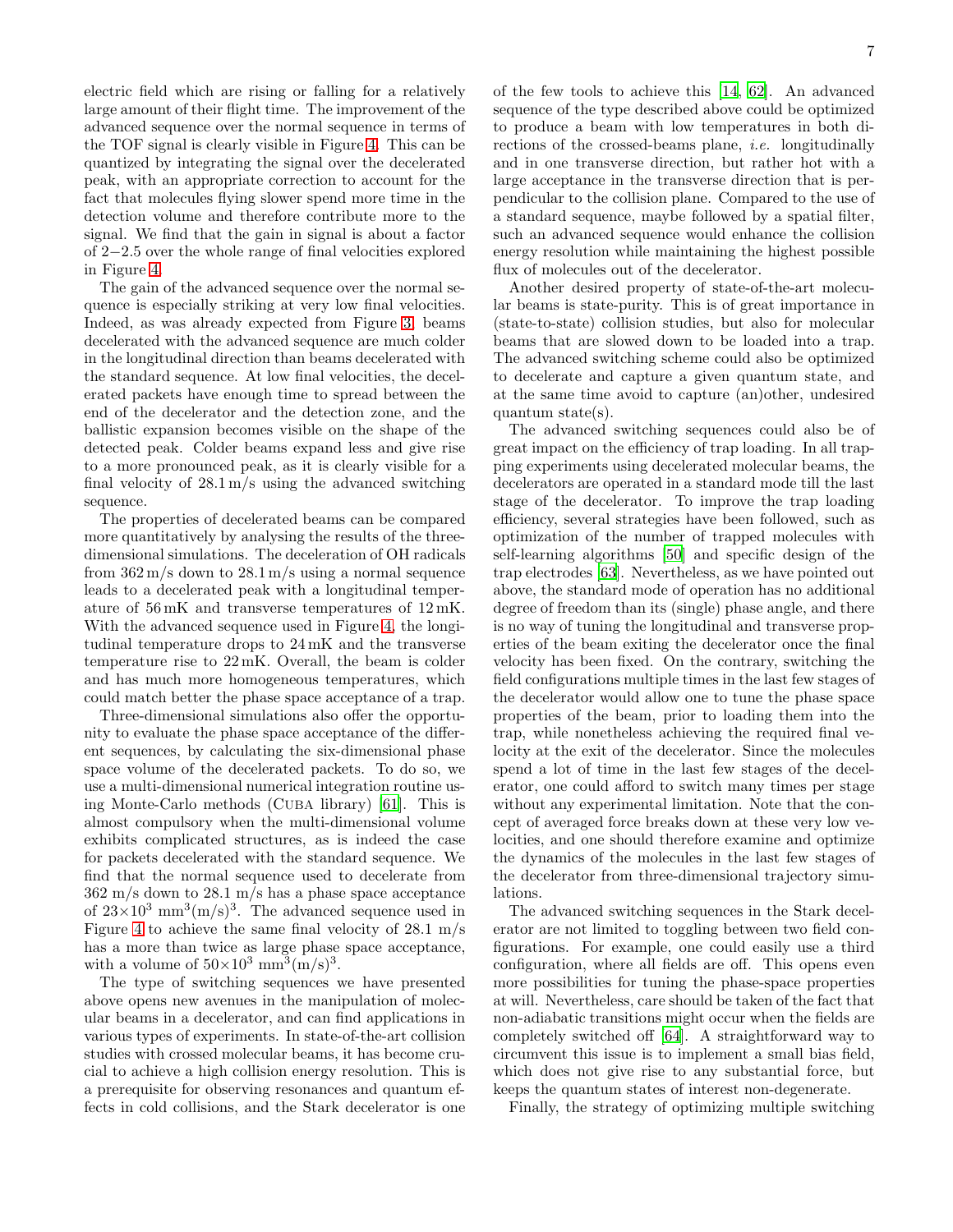times over several stages can be extended to the Zeeman deceleration technique. Note that the experimental limitation might be more severe in a Zeeman decelerator than in a Stark decelerator, due to the longer rise and fall time experimentally achievable [\[34\]](#page-7-22).

## ACKNOWLEDGMENTS

We gratefully acknowledge the help of the electronic laboratory of the Fritz Haber Institute. This work has been funded by the ERC-2009-AdG under Grant Agreement No. 247142-MolChip. D.Z. thanks prof. Gerard Meijer for his supports.

- <span id="page-7-0"></span>[1] A. Amelink and P. van der Straten, [Physica Scripta](http://stacks.iop.org/1402-4896/68/i=3/a=N05) 68, C82 (2003).
- <span id="page-7-16"></span>[2] S. Y. T. van de Meerakker, N. Vanhaecke, M. P. J. van der Loo, G. C. Groenenboom, and G. Meijer, [Phys. Rev. Lett.](http://dx.doi.org/10.1103/PhysRevLett.95.013003) 95, 013003 (2005).
- [3] K. M. Jones, E. Tiesinga, P. D. Lett, and P. S. Julienne, [Rev. Mod. Phys.](http://dx.doi.org/10.1103/RevModPhys.78.483) 78, 483 (2006).
- <span id="page-7-1"></span>[4] J. J. Gilijamse, S. Hoekstra, S. A. Meek, M. Metsala, S. Y. T. van de Meerakker, G. Meijer, and G. C. Groenenboom, [The Journal of Chemical Physics](http://dx.doi.org/ 10.1063/1.2813888) 127, 221102 (2007).
- <span id="page-7-2"></span>[5] D. DeMille, [Phys. Rev. Lett.](http://dx.doi.org/10.1103/PhysRevLett.88.067901) 88, 067901 (2002).
- [6] S. Kotochigova and E. Tiesinga, Phys. Rev. A 73[, 041405 \(2006\).](http://dx.doi.org/10.1103/PhysRevA.73.041405)
- [7] P. Rabl, D. DeMille, J. M. Doyle, M. D. Lukin, R. J. Schoelkopf, and P. Zoller, [Phys. Rev. Lett.](http://dx.doi.org/ 10.1103/PhysRevLett.97.033003) 97, 033003 (2006).
- <span id="page-7-3"></span>[8] P. Rabl and P. Zoller, Phys. Rev. A 76[, 042308 \(2007\).](http://dx.doi.org/10.1103/PhysRevA.76.042308)
- <span id="page-7-4"></span>[9] S. Y. T. van de Meerakker and G. Meijer, [Faraday Discuss.](http://dx.doi.org/10.1039/B819721K) 142, 113 (2009).
- [10] F. A. Gianturco and M. Tacconi, [Faraday Discuss.](http://dx.doi.org/10.1039/B910178K) 142, 463 (2009).
- [11] L. Scharfenberg, J. Klos, P. J. Dagdigian, M. H. Alexander, G. Meijer, and S. Y. T. van de Meerakker, [Phys. Chem. Chem. Phys.](http://dx.doi.org/10.1039/C004422A) 12, 10660 (2010).
- [12] S. Y. T. van de Meerakker, H. L. Bethlem, N. Vanhaecke, and G. Meijer, [Chemical Reviews](http://dx.doi.org/10.1021/cr200349r) 112, 4828 (2012).
- [13] E. Narevicius and M. G. Raizen, [Chemical Reviews](http://dx.doi.org/10.1021/cr2004597) 112, 4879 (2012).
- <span id="page-7-21"></span>[14] M. Kirste, X. Wang, H. C. Schewe, G. Meijer, K. Liu, A. van der Avoird, L. M. C. Janssen, K. B. Gubbels, G. C. Groenenboom, and S. Y. T. van de Meerakker, Science **338**[, 1060 \(2012\).](http://dx.doi.org/ 10.1126/science.1229549)
- [15] A. von Zastrow, J. Onvlee, S. N. Vogels, G. C. Groenenboom, A. van der Avoird, and S. Y. van de Meerakker, [Nature chemistry](http://dx.doi.org/10.1038/nchem.1860) 6, 216 (2014).
- [16] H. Schewe, Q. Ma, N. Vanhaecke, X. Wang, J. K?os, M. H. Alexander, S. Y. van de Meerakker, G. Meijer, A. van der Avoird, and P. J. Dagdigian, [The Journal of chemical physics](http://dx.doi.org/10.1063/1.4921562) 142, 204310 (2015).
- <span id="page-7-5"></span>[17] P. Jansen, L. Semeria, L. E. Hofer, S. Scheidegger, J. A. Agner, H. Schmutz, and F. Merkt, [Phys. Rev. Lett.](http://dx.doi.org/ 10.1103/PhysRevLett.115.133202) 115, 133202 (2015).
- <span id="page-7-6"></span>[18] A. Fioretti, D. Comparat, A. Crubellier, O. Dulieu, F. Masnou-Seeuws, and P. Pillet, [Phys. Rev. Lett.](http://dx.doi.org/ 10.1103/PhysRevLett.80.4402) 80, 4402 (1998).
- [19] C. Gabbanini, A. Fioretti, A. Lucchesini, S. Gozzini, and M. Mazzoni, [Phys. Rev. Lett.](http://dx.doi.org/ 10.1103/PhysRevLett.84.2814) 84, 2814 (2000).
- [20] D. Wang, J. Qi, M. F. Stone, O. Nikolayeva, H. Wang, B. Hattaway, S. D. Gensemer, P. L. Gould, E. E. Eyler, and W. C. Stwalley, [Phys. Rev. Lett.](http://dx.doi.org/10.1103/PhysRevLett.93.243005) 93, 243005 (2004).
- [21] A. J. Kerman, J. M. Sage, S. Sainis, T. Bergeman, and
- D. DeMille, [Phys. Rev. Lett.](http://dx.doi.org/ 10.1103/PhysRevLett.92.153001) 92, 153001 (2004).
- <span id="page-7-7"></span>[22] J. M. Sage, S. Sainis, T. Bergeman, and D. DeMille, [Phys. Rev. Lett.](http://dx.doi.org/10.1103/PhysRevLett.94.203001) 94, 203001 (2005).
- <span id="page-7-8"></span>[23] R. deCarvalho, J. Doyle, B. Friedrich, T. Guillet, J. Kim, D. Patterson, and J. Weinstein, [The European Physical Journal D - Atomic, Molecular, Optical and](http://dx.doi.org/10.1007/s100530050572)
- [24] S. E. Maxwell, N. Brahms, R. deCarvalho, D. R. Glenn, J. S. Helton, S. V. Nguyen, D. Patterson, J. Petricka, D. DeMille, and J. M. Doyle, [Phys. Rev. Lett.](http://dx.doi.org/ 10.1103/PhysRevLett.95.173201) 95, 173201 (2005).
- <span id="page-7-9"></span>[25] D. Patterson and J. M. Doyle, [The Journal of Chemical Physics](http://dx.doi.org/10.1063/1.2717178) 126, 154307 (2007).
- <span id="page-7-10"></span>[26] E. S. Shuman, J. F. Barry, and D. DeMille, Nature 467[, 820 \(2010\).](http://dx.doi.org/10.1038/nature09443)
- [27] J. F. Barry, E. S. Shuman, E. B. Norrgard, and D. De-Mille, [Phys. Rev. Lett.](http://dx.doi.org/10.1103/PhysRevLett.108.103002) 108, 103002 (2012).
- <span id="page-7-11"></span>[28] J. F. Barry, D. J. McCarron, E. B. Norrgard, M. H. Steinecker, and D. DeMille, Nature 512[, 286 \(2014\).](http://dx.doi.org/10.1038/nature13634)
- <span id="page-7-12"></span>[29] S. A. Rangwala, T. Junglen, T. Rieger, P. W. H. Pinkse, and G. Rempe, Phys. Rev. A 67[, 043406 \(2003\).](http://dx.doi.org/ 10.1103/PhysRevA.67.043406)
- <span id="page-7-13"></span>[30] H. L. Bethlem, G. Berden, and G. Meijer, [Phys. Rev. Lett.](http://dx.doi.org/10.1103/PhysRevLett.83.1558) 83, 1558 (1999).
- [31] H. L. Bethlem, A. J. A. van Roij, R. T. Jongma, and G. Meijer, [Phys. Rev. Lett.](http://dx.doi.org/10.1103/PhysRevLett.88.133003) 88, 133003 (2002).
- [32] N. Vanhaecke, D. Comparat, and P. Pillet, [Journal of Physics B: Atomic, Molecular and Optical Physics](http://stacks.iop.org/0953-4075/38/i=2/a=031) 38, S4
- [33] S. Y. T. van de Meerakker, H. L. Bethlem, and G. Meijer, Nat Phys 4[, 595 \(2008\).](http://dx.doi.org/10.1038/nphys1031)
- <span id="page-7-22"></span>[34] S. D. Hogan, D. Sprecher, M. Andrist, N. Vanhaecke, and F. Merkt, Phys. Rev. A 76[, 023412 \(2007\).](http://dx.doi.org/ 10.1103/PhysRevA.76.023412)
- [35] E. Narevicius, C. G. Parthey, A. Libson, J. Narevicius, I. Chavez, U. Even, and M. G. Raizen, [New Journal of Physics](http://stacks.iop.org/1367-2630/9/i=10/a=358) 9, 358 (2007).
- <span id="page-7-14"></span>[36] A. Trimeche, M. Bera, J.-P. CromiAres, J. Robert, and N. Vanhaecke, [The European Physical Journal D](http://dx.doi.org/ 10.1140/epjd/e2011-20096-1) 65, 263 (2011).
- <span id="page-7-15"></span>[37] H. L. Bethlem, G. Berden, F. M. H. Crompvoets, R. T. Jongma, A. J. A. van Roij, and G. Meijer, Nature 406[, 491 \(2000\).](http://dx.doi.org/10.1038/35020030)
- <span id="page-7-17"></span>[38] J. R. Bochinski, E. R. Hudson, H. J. Lewandowski, G. Meijer, and J. Ye, [Phys. Rev. Lett.](http://dx.doi.org/10.1103/PhysRevLett.91.243001) 91, 243001 (2003).
- [39] J. R. Bochinski, E. R. Hudson, H. J. Lewandowski, and J. Ye, Phys. Rev. A 70[, 043410 \(2004\).](http://dx.doi.org/10.1103/PhysRevA.70.043410)
- <span id="page-7-20"></span>[40] E. Hudson, J. Bochinski, H. Lewandowski, B. Sawyer, and J. Ye, [The European Physical Journal D - Atomic, Molecular, Optical and](http://dx.doi.org/ 10.1140/epjd/e2004-00138-7)
- <span id="page-7-18"></span>[41] S. Y. T. van de Meerakker and G. Meijer, [Physica Scripta](http://stacks.iop.org/1402-4896/76/i=3/a=N10) 76, C69 (2007).
- <span id="page-7-19"></span>[42] M. R. Tarbutt, H. L. Bethlem, J. J. Hudson, V. L. Ryabov, V. A. Ryzhov, B. E. Sauer, G. Meijer, and E. A. Hinds, [Phys. Rev. Lett.](http://dx.doi.org/ 10.1103/PhysRevLett.92.173002) 92, 173002 (2004).